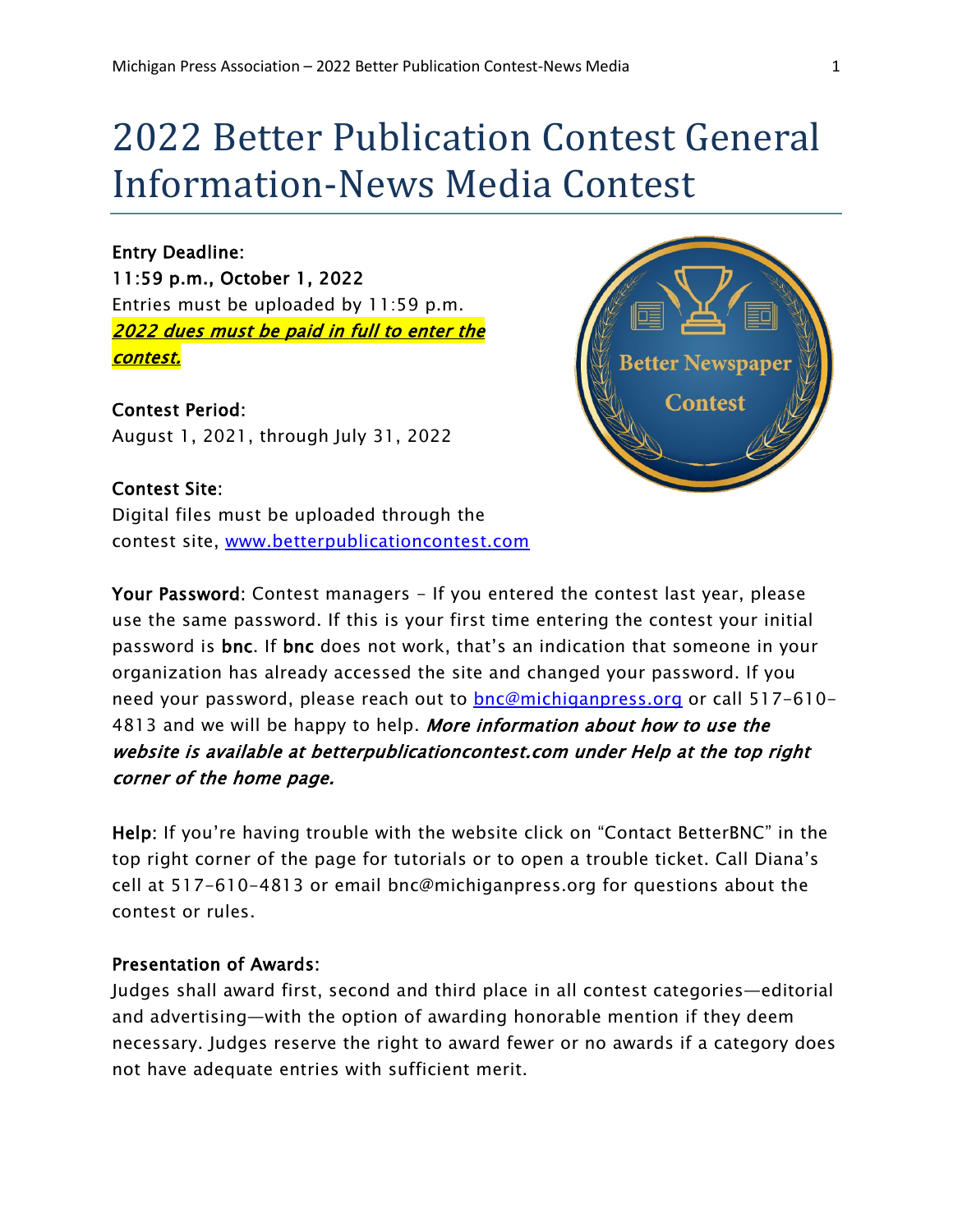An out-of-state press association will judge both contests. Contest results will be announced in 2023 at a time to be determined. Special awards will be presented for News-Media Members of the Year, Publications of the Year, Rookie Writer, Public Notice Journalism, Reporting on Extremism and Traumatic Events in MI I and Advertising Excellence. Certificates will be mailed to the winning publications shortly after.

# An Overview of the Editorial Contest

Any publication that is a News Media member in good standing of the Michigan Press Association is eligible to participate in the MPA Better Publication Contest

## Entry Fee:

Base fee to enter the contest is \$30 with an addition \$10 fee for each entry. These fees are non-refundable. Full payment must accompany your entries or be received at MPA by the contest deadline, or your entries will be disqualified. MPA will not invoice publications for their contest fees.

PAYMENT OPTION: When all your entries are complete with all files uploaded, click on the "calculate entry" fee button under manage entries. There, you'll see a total at the bottom and an option to pay by credit card/PayPal or by check. Payments by credit card show confirmed after the transaction. Checks will be marked paid after receipt. Login to check your account before the deadline.

# MAILED PAYMENTS SHOULD BE POSTMARKED ON OR BEFORE October 1, 2022, and sent to:

Michigan Press Association James Tarrant 1642 Yosemite Dr. Lansing, MI 48917

## Deadlines:

Work must have been published between August 1, 2021, and July 31, 2022. Entries must be uploaded no later than 11:59 p.m., October 1, 2022. <mark>Deadline will</mark> not be extended.

## Contest Circulation Classes (for editorial entries only):

Based on if you publish statewide content or local content on which category you are in.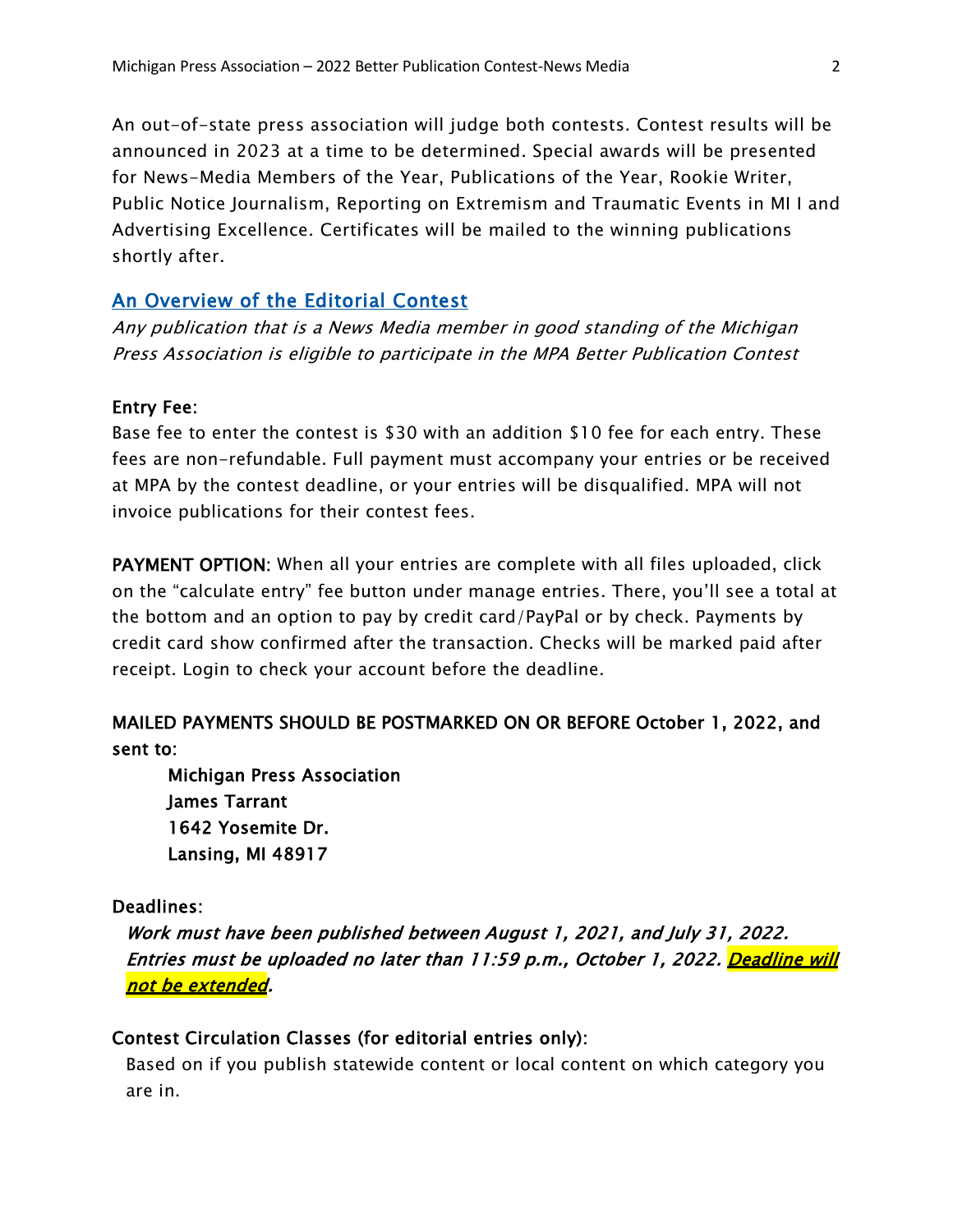## News Media: Statewide News Media: Local

#### Group News-Media Members

A writer, copy editor, page designer or photographer cannot compete in more than one class. If an entry is written, designed, photographed, and appears in more than one publication in that group, it should be submitted by the original publication regardless of the circulation.

Example. An article written by the Greenville Daily News (circ 4331) and published in the Huron County View (circ 18187). The article should be entered in the contest by the Greenville Daily News.

#### How to Enter:

- 1. Select best issues, story or photo for each competition. Keep in mind criteria for judging and any special rules for the contest category of competition being entered.
- 2. No entry may be submitted in more than one similar category. Example: you cannot submit the same story in Sports Writing and Sports Feature. Acceptable Exception: If a Local News entry happens to appear in a special section or special contest such as Public Service Award.
- 3. Entrants may include brief background information on the community or communities they serve, publishing conditions of the publication or about the entry itself. Please use the "comments" area when submitting your entry to convey this to the judges. Communication to the judge must be included with each entry, rather than one letter covering all entries.
- 4. Any entries in Categories 1-15 can be entered in the Open Categories.
- 5. Entrants must make sure that the entry they are entering is attributed to the correct publication.
- 6. Entrants must make sure that all the information they are entering for headlines and credit is what they want on the certificates. The information you enter is what we use for the press releases and certificates.

#### How to submit entries online:

A. Begin by going to www.betterbnc.com to upload your entries. A "Contestant Manager" widget will guide you through the entry process. If you were the contestant manager last year your login & password has not changed.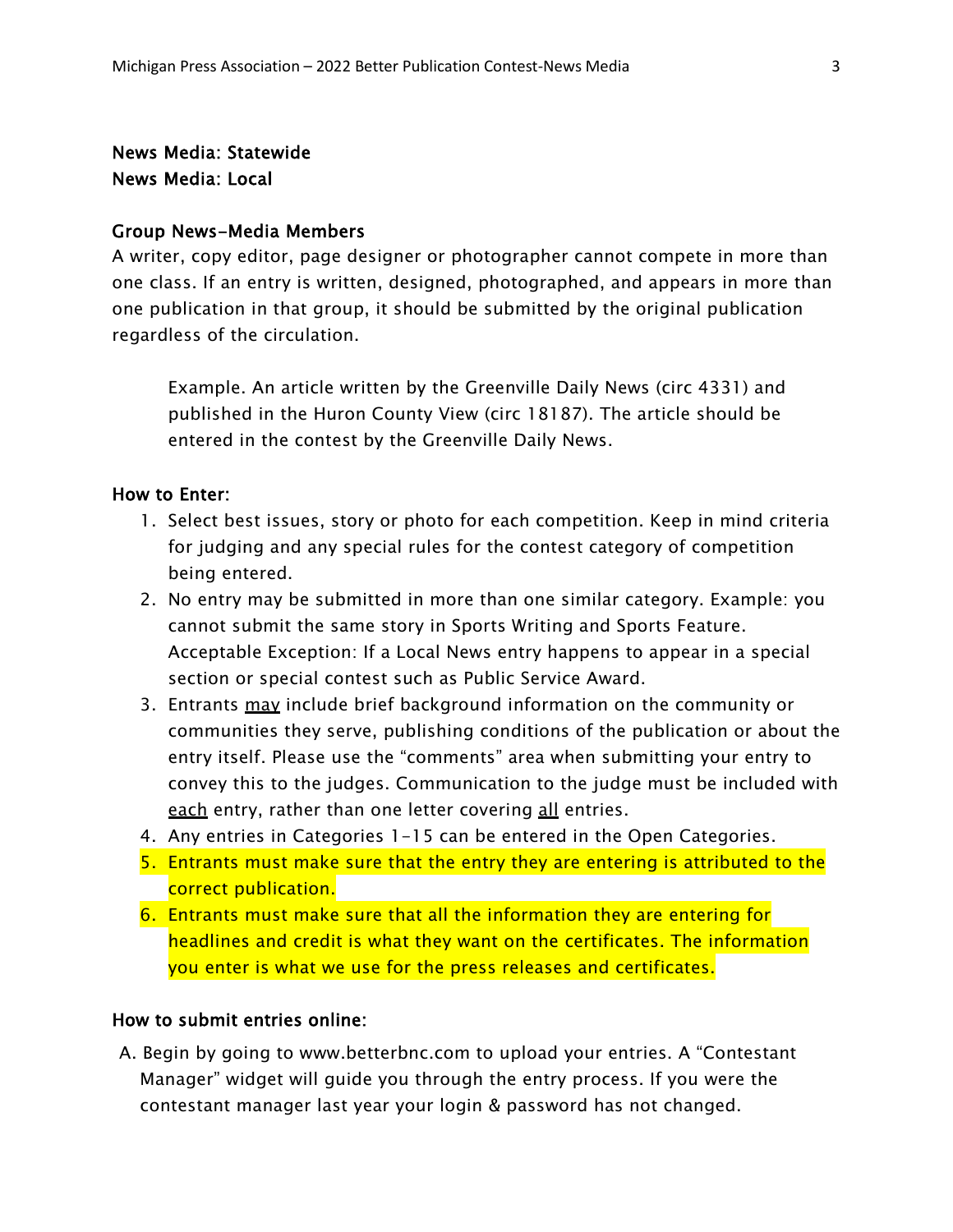- B. If the category you are entering has a limit on the number of entries allowed (categories #8, 10, and MPA Rookie Writer), that category will no longer display in the dropdown menu on the "Submit Entry" page once you've reached the limit.
- C. A single uploaded file can be up to 10 megabytes in size. However, it is strongly recommended you compress files to under 5 MB in size, so that judges can quickly view your entries.
- D. Please note that you may change your selection of entries as often as you would like by going back to the "Managing Entries" page before the October 1 deadline.
- E. If submitting full-page pdf files clearly indicate photos and stories being judged in the comments area.
- F. If you are submitting a URL that is behind a paywall, please make sure to include the username and password, so the judges can judge the category.

# 2022 BNC Editorial Categories

### 1. Spot News Story

To a writer or team for entries that consist of coverage of one spot or breaking news event, which could include sports coverage. Judging will be based on news value, writing clarity and style, depth of reporting and immediacy. A letter may be included explaining factors like access to the site, enterprise of the reporter, when the event happened vs. the next publishing deadline and conveyance of the info from the scene to the newsroom.

## 2. News Enterprise Reporting

To a writer for a single story or series (No more than eight articles in a series) that demonstrates in-depth exploration of an issue with strong news value that helps the reader better understand a facet of life, the community or issues surrounding news events. Strong writing, thorough research and good presentation are critical. A letter explaining story background to justify its entry in this category may be included.

#### 3. Government/Education News

To a writer or team for entries covering a government or education issue. Judging will be based on news value, writing clarity and style, and depth of reporting.

## 4. Business/Agriculture News

To a writer or team for entries covering a business or agriculture issue. Judging will be based on news value, writing clarity and style, and depth of reporting.

## 5. Feature Story

To a writer for a story that demonstrates unusual literary excellence, originality and insight (either serious or lighthearted).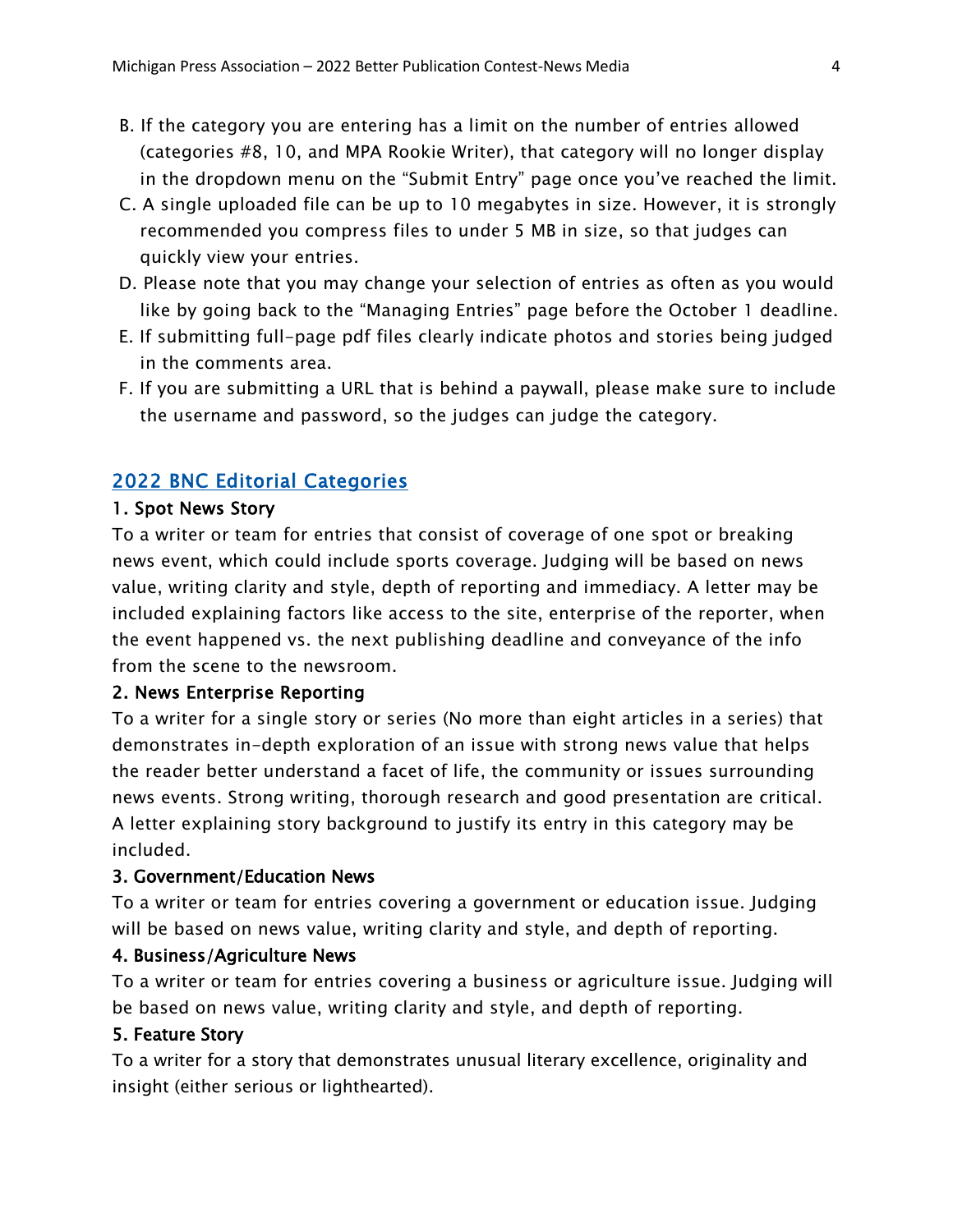## 6. Best Opinion

To a writer for an editorial, column or opinion piece that demonstrates a high regard for reader concerns, editorial initiative, enterprise and courage. Syndicated columns originating from another source do not qualify. One entry per Columnist (you can have more than one attachment of their work)

## 7. Best Publication Design

To a publication for excellence in typography and graphics. Overall graphic design, typography and use of photographs will be considered, as well as special applications in news columns. Submit your best issue from the contest period.

## 8. Best Page or Pages Design

To a publication for best use of excellence in typography and graphics in a news story or spread. Overall graphic design, typography, and use of photographs will be considered, as well as special applications in news columns. Submit your best page or pages related to a specific editorial topic.

## 9. Special Section

To a publication for initiative, enterprise and creativity for a special news section. All entries will be judged on news content, originality, customer appeal, creativity in conception and layout. Emphasis is on locally produced art and copy. An entry consists of one section. A publication may submit up to three entries in the contest.

## 10. News Photo

To a photographer for a published news photograph. Entries will be judged for their storytelling quality, impact, reader interest, technical quality and evidence of special initiative. A statement explaining factors that might not be apparent from the picture itself, for example, circumstances under which the picture was taken or reader reaction to the picture may be included.

## 11. Feature Photo

To a photographer for a published feature photograph of exceptional quality.

# 12. Sports Writing

To a writer for a story, column or sports feature that covers a specific sporting event, sports related issue or any non-specific sporting event and shows or displays originality, news value, reader interest considering deadline pressure, exceptional development, creativity and enterprise.

## 13. Best Video Presentation

Submit your videos and let the judge select first, second and third place from ANY MPA member. This is limited to "video and picture story reporting." Other than that, there are no limits.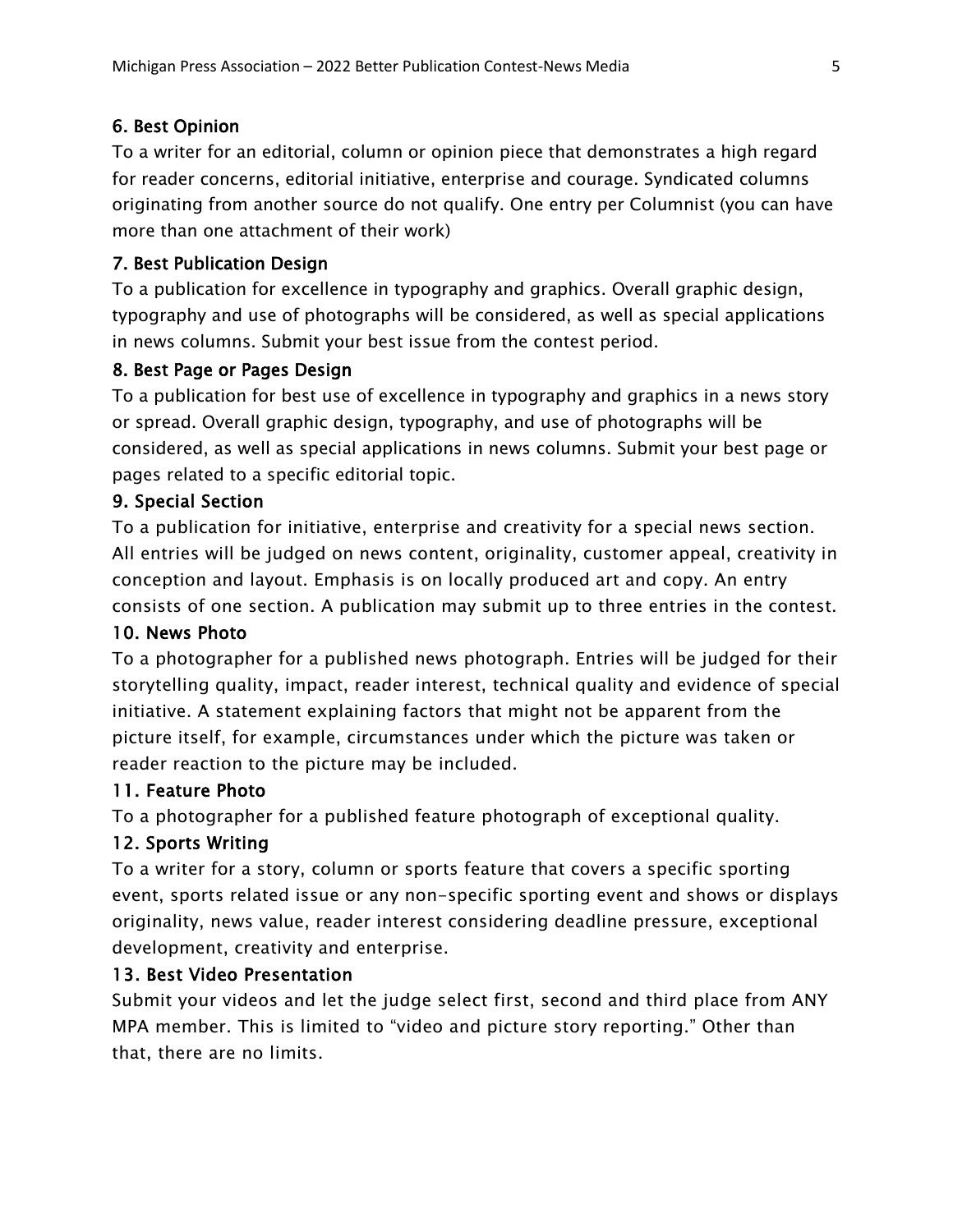## 14. Best Digital Presentation

MPA member publications entering this contest will have their websites/social media randomly visited between November 1, 2021 – January 13, 2022. Please provide a username and password for your website, if necessary, so that judges may visit all areas of your site. Judges can also evaluate the publications social media along with the websites. Please make sure to include a link to any social media you would like judged (ie. Facebook, twitter, linkedin, Instagram or tiktok). Websites and social media will be judged on the following:

- Content: Quality of the news & editorial matter, timeliness, selection, and organization of the items.
- Visual/Design: Layout, use of graphics, photographs, animation, color
- Advertising: Innovative strategies and/or evidence of revenue generation.
- Community: Demonstration that the website fulfills a "gatekeeper to the community" role.
- Interactivity: Incorporation of elements that take advantage of the medium.

## 15. Public Service Award

MPA members are encouraged to submit entries in this annual contest that recognize excellence in public service. Community service groups are also encouraged to nominate publications or publication people. Publications may nominate themselves or their employees.

Work completed between August 1, 2021, and July 31, 2022, is eligible. Work may have started before August 1 or continued past July 31, but majority of the project must have occurred during the time frame given. Ongoing projects are acceptable.

• An entry consists of a compilation of no more than 15 news stories, features, editorials, or photographs on a related subject AND/OR a letter outlining the contribution in detail. These should be uploaded online at www.betterbnc.com as an entry in the Public Service Award Category.

# **Open Class Contests**

All Michigan Press Association members can enter these open class contests Entries will be judged against each other regardless of circulation or platform. Open class contests do NOT count toward the "News Media of the Year."

All submissions should be in PDF or URL format and under 3 MB.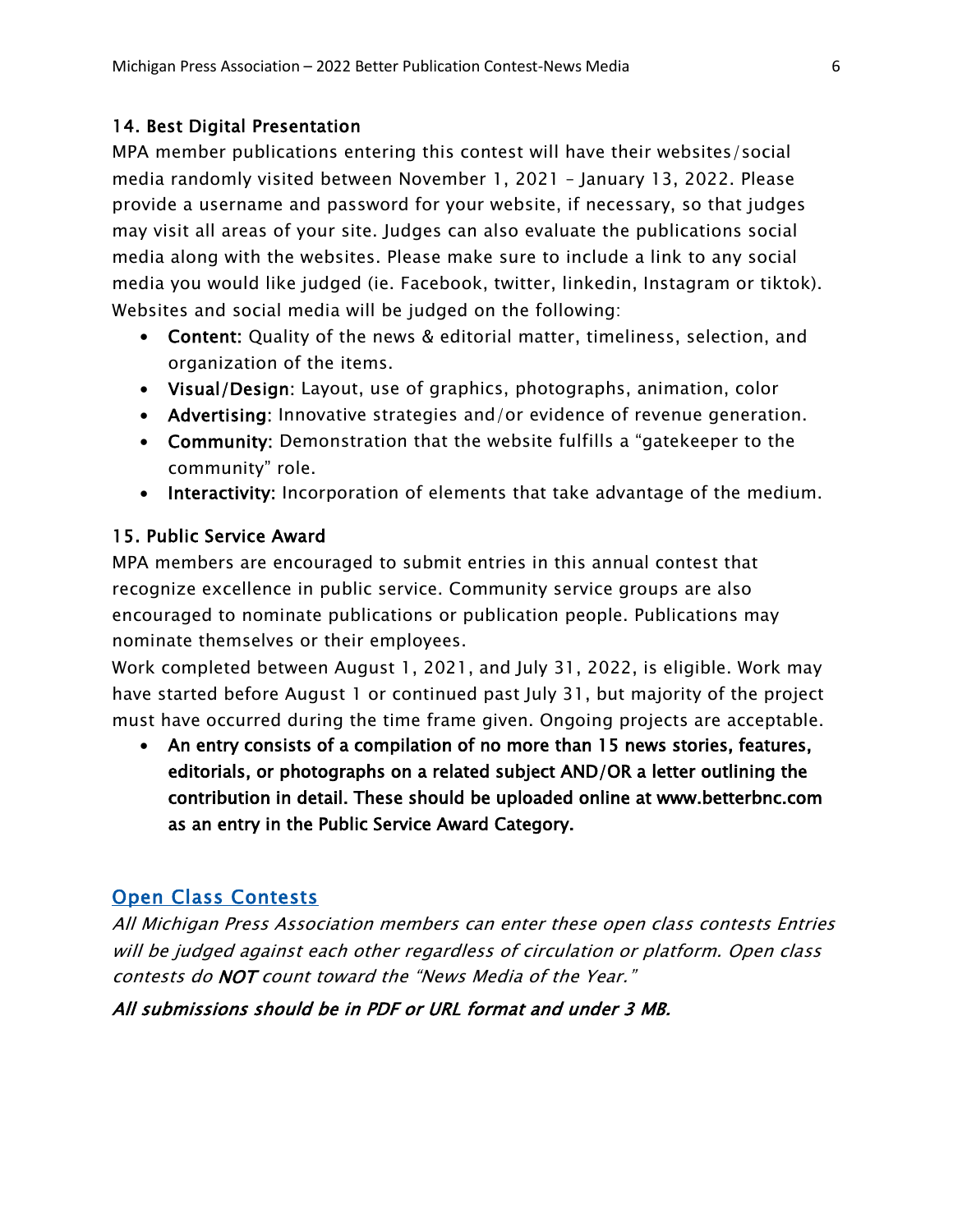## 1. Best Headline

An entry consists of one headline (and, if you want, subhead). Submit your best one and let the judge select first, second and third place from ANY MPA member publication or website.

## 2. Best Photo

Submit your best photo and let the judge select first, second and third place from ANY MPA member publication or website. Work must be done by the entrant. Wondering what will determine the winner? Is it storytelling quality, impact, reader interest, relevance? Simple: all those elements. Or none of them. The best photo will… speak for itself. It's OK if you enter the photo in another MPA contest category.

## 3. Best Writing

The judge will select a first, second and third place winner from ANY MPA member publication or website based on writing clarity and style. Anything is eligible. It's OK if you enter the work in another MPA contest category.

## 4. Best Podcast

Submit your best one and let the judge select first, second and third place from ANY MPA member. This is limited to "Podcast reporting." Other than that, there are no limits.

## 5. Most Innovative Story Telling

To a publication or website that uses any combination of methods to tell a story for maximum impact using multiple forms of media, including the main print product. Project may include stories, photographs presented in various forms, video, blogs, audio files, etc. Judging will be based on how the individual elements add to a total package without being merely duplicative. Please provide specific URLs for all postings and include a username and password in the comment box for the entry if your site is subscription only. Entrants are responsible for Web availability of entries between the deadline date and the following three months. Incorrect URLs will NOT be judged. Please verify that the URL you enter works, and that it will be "live" for at least three months.

# Special Awards, Contests & Instructions

## News Media Publication of the Year Award

The News Media Publication of the Year Award honors the publication winning the most points awarded for placing in each editorial contest. There will be one award in each of the eight editorial circulation classes. Contest categories 1-15 count toward the award.

Points are awarded as follows: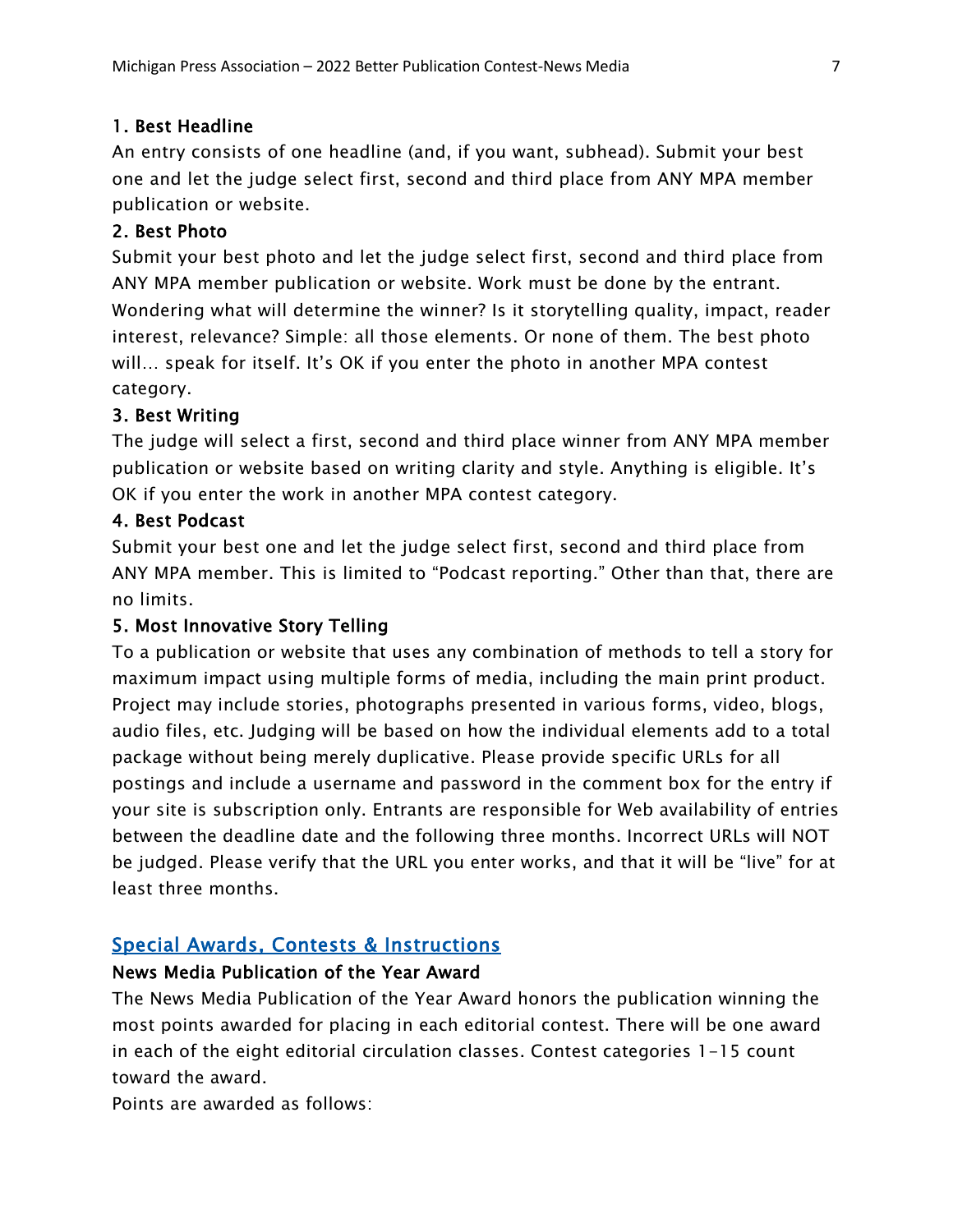First Place ........ .... 100 points Second Place .... .... 70 points Third Place ...... .... 40 points

#### MPA Rookie Writer Award

Good writing and reporting are critical to the success of publications. That requires good writers and reporters. In order to recognize exemplary efforts of new writers just breaking into the field of journalism, MPA has established a Rookie Writer Award. Reporters who have fewer than three years' experience in the publication industry are eligible for consideration. Winning writers will not be eligible in future years. Only one entrant per publication.

An entry consists of the following:

- At least three, but no more than five stories. Stories should be solely written by the entrant and can be hard news, features or published commentary.
- A letter of nomination from the editor is required explaining what sets the writer apart.

These should be uploaded online at www.betterbnc.com as an entry in the Rookie Writer Award Category.

Public Notice Journalism Award-This will be judged by Michigan publication professionals.

The purpose of this competition is to recognize excellence in journalism that draws reader attention to public notices, and to encourage reporters and editors to incorporate public notice and public notice issues into their reporting and writing. The story must originate from a public notice.

For purposes of this award, public notice is defined as announcements or disclosures the law requires a governmental unit or private party to publish in a statutorily qualified publication.

Entries must consist of a news story or series (not an editorial or opinion piece) initially prompted by a public notice that drew attention to the subject, or in which a public notice or the omission of a public notice figured heavily in the reporting. Stories should reference and/or provide a link to the notice; or if the story is based on a public notice requirement that was not met or was deficient, it must describe the deficiency.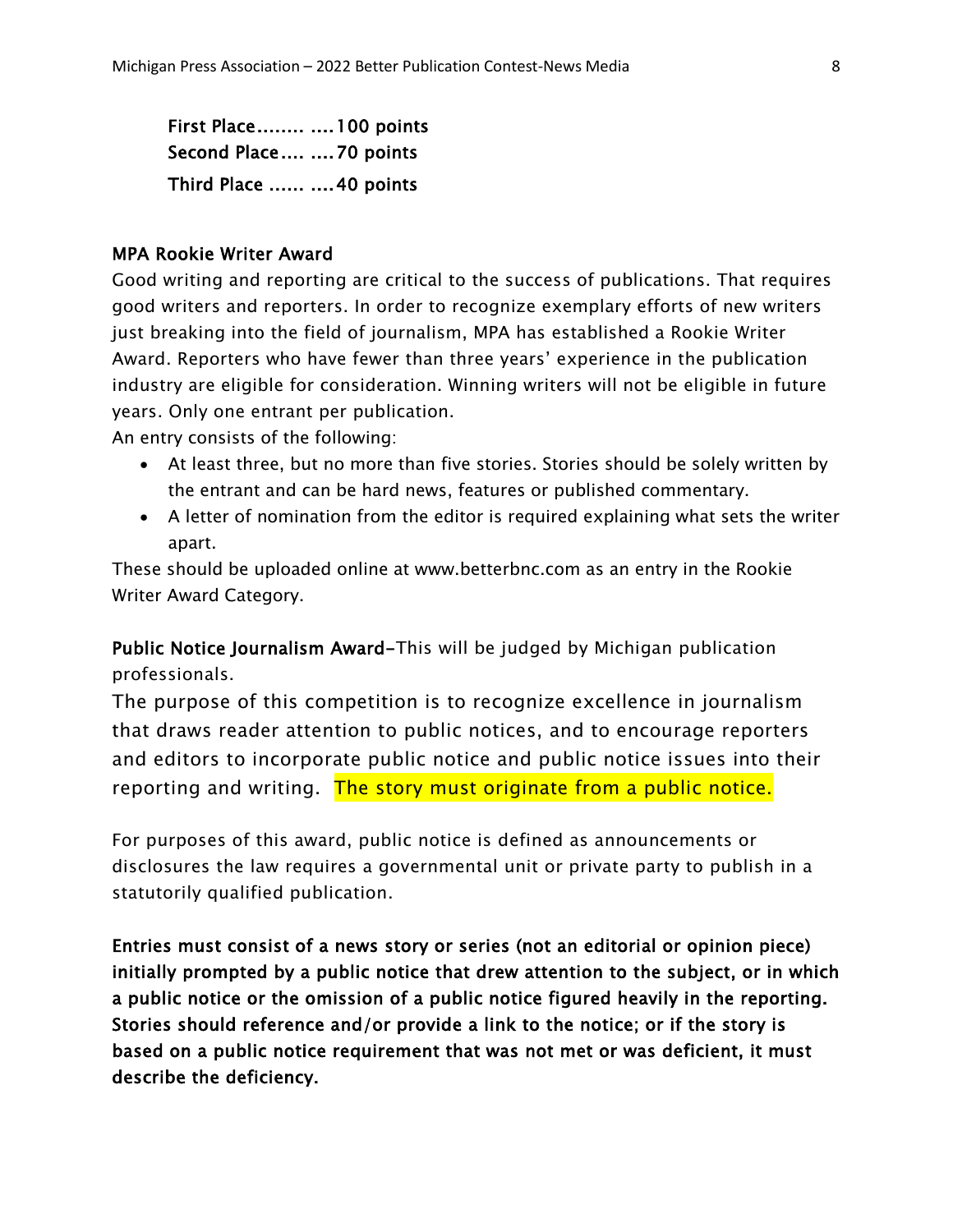Editorials or opinion pieces about public notice DO NOT qualify. In addition to the story, entries that aren't about the omission or deficiency of a public notice must include a copy of the original notice that was the source or subject of the reporting.

Entries may be accompanied by a brief explanation (one single-spaced page or less) that provides context about the story and/or a description of its impact. This award comes with a \$200 prize to the winner, sponsored by Detroit Legal News Publishing.

#### Best FOIA Story

An award for the best story using FOIA as the main tool to gain information. This award will shine a spotlight on the importance of FOIA in getting information about what is going on in government.

## NEW – Reporting on Extremism and Traumatic Events in MI

Each year, the contest and the MPA Annual Convention planners choose a "hot topic". We then cover that topic with experts at convention and make it a special award for reporting in the BNC.

This year, as our country continues to deal with violent events and to be polarized over so many issues including race, abortion, guns and politics in general, we have chosen Covering Extremism and Traumatic events in Michigan as our topic

#### Special Contest Details

There is no fee for special contests other than the initial \$30 entry fee. Entries should be submitted ONLINE. Finalists will be notified in 2023. The winners will be announced in 2023.

## An Overview of the Advertising Rules

Any publication that is a News Media member in good standing of the Michigan Press Association is eligible to participate in the MPA Advertising Contest.

# Advertising Contest Entries are broken up into Daily and Non-Daily (Weekly/News Media) circulation classes

How to Enter:

• Submit full-page PDFs or URL.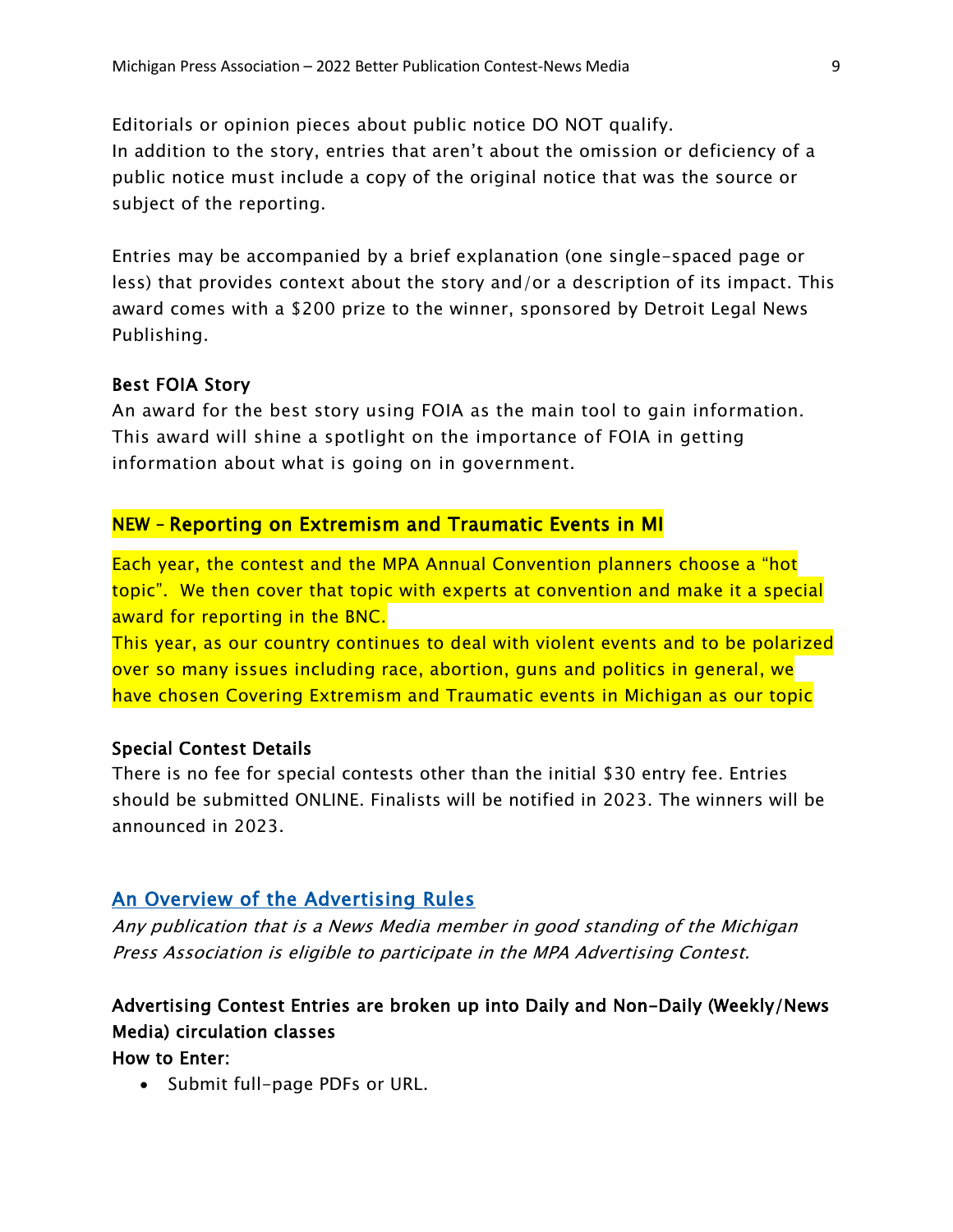- All ads must have been produced by MPA member publication ad staff or art department.
- No outside agency or account-produced material will be accepted.
- All entries will be judged on design, layout, illustrations, creativity, and adaptability.
- Make sure all entries are attributed to the correct publication.

# 2022 Excellence in Advertising Award

The Excellence in Advertising Award honors the Daily and non-daily (weekly/news media) publication/publication winning the most points awarded for placing in each advertising contest. Contest categories 1-11 count toward the award. Points are awarded as follows:

First Place ........ .... 100 points Second Place .... .... 70 points Third Place 40 points

# 1. Community Business Promotions

Any ad featuring multiple advertisers from one location, a mall, Shopping Center, Shopping District, Downtown or Community.

# 2. Home Services Ad

Any ad involving professional sales and services relating to the mechanical or physical structure of a home or business. Roofing, Siding, Heating and Cooling, Electrical, Plumbing, Remodeling or New Construction, Interior Design (not furnishing), or Architectural.

# 3. Home Furnishings Ad

Any ad dealing with Furniture, Appliances, Kitchen and Bath Design or Equipment, Carpeting, Flooring, Painting, Television Services or Home Theater, Cleaning of Homes or Offices and Disaster Restoration Services.

# 4. New and Used Autos. Recreational Vehicles and Boats

Any ad dealing with the sales of New and/ or used cars, trucks, recreational vehicles, boats or cycles.

# 5. Real Estate

Any ad relating to the sale of new or previously owned Homes, Businesses or Land.

# 6. Entertaining Services

Any ad relating to programs of Dance, Theater, Music or Movies, whether live or recorded, for personal enjoyment. This would include TV (satellite or cable), Cinema and Live Concerts, Dinner Theater, or in conjunction with drinking and/ or eating, performed by professionals or amateurs.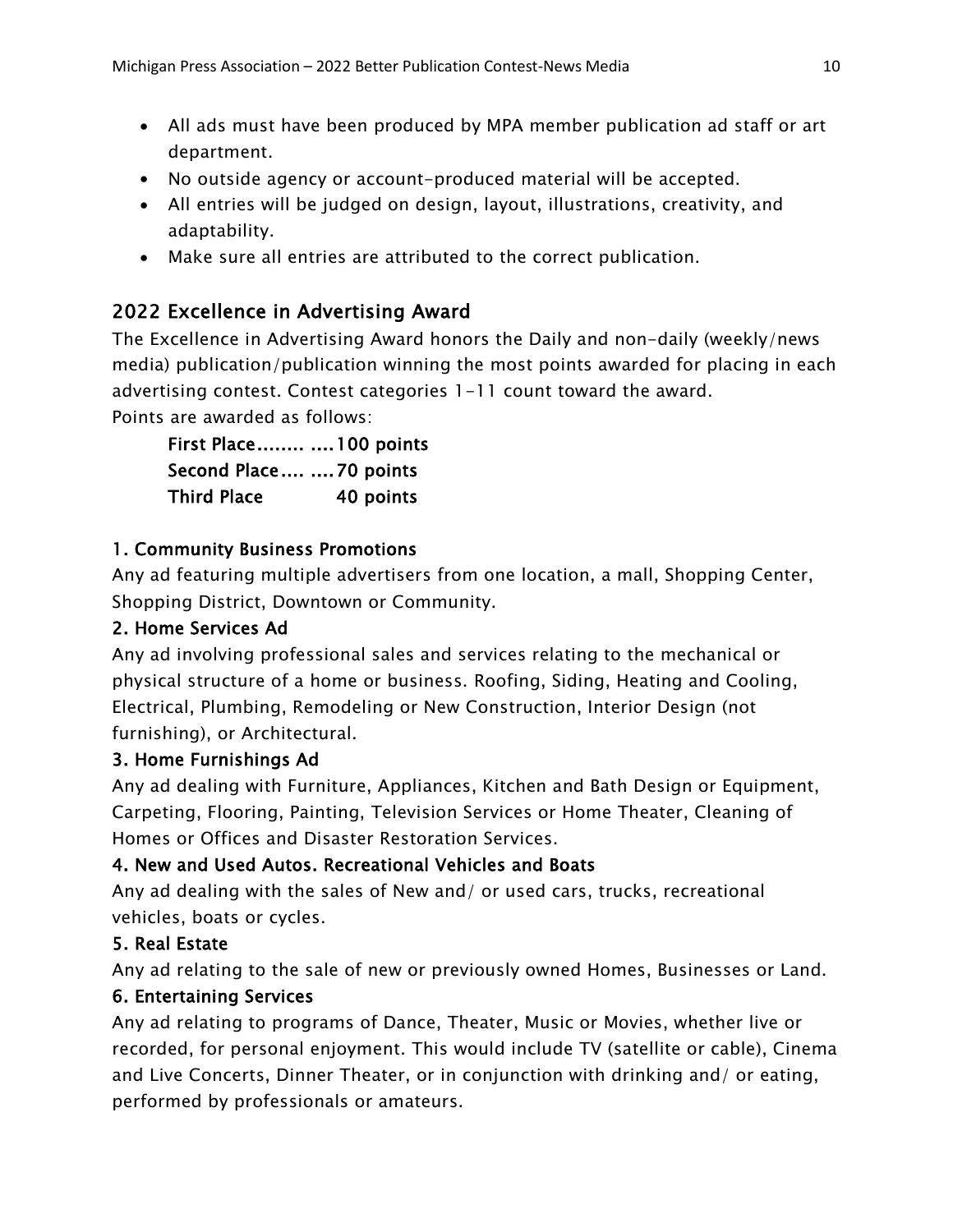# 7. Restaurants

Any ad pertaining to dining out. Upscale to Fast Food.

# 8. General Retail

Any ad dealing with the direct sale of food (wine, candy, fudge), hard goods, or any consumer item, clothes to computers.

# 9. Small Ads Work

This category will take only ads 6 column inches or smaller. The ad may also be submitted in one of the aforementioned categories as well, but all ads in this category will be judged on the use of space and overall impact.

# 10. Best Digital ad

Ad can be static or animated, paid or house ad. Creativity and effectiveness of design and message will be criteria for judging. Upload file OR enter URL. The URL must remain active and accessible URL until January 1, 2022. \*Ad may be .jpg, .gif or Flash. Must have an animated or dynamic element.

# 11. Best Health/Fitness

Any ad pertaining to mind, body and health.

# 12. Best use of Color

Based on the visual appearance of ad layout.

# 13. Best Special Section

Minimum 4-page section or feature that has header or cover page and must have unique content specific to feature topic

# 14. Best Ad Grouping

Any sig ads, or group ads, no content needed

# 15. Best in House Circulation Ad

Any promotion to add to circulation whether it is print or digital ads

# 16. Best in House Content Promotion

Any digital or in print promotion to promote your content, including editorial, advertising or events

# 17. Best Community Cause Marketing

To include a group of ads or sigs, that include content for local unique cause or awareness, such as cancer, literacy, autism, etc.

# Frequently Asked Questions

# What file formats may be used to enter the contest?

If you are not using a URL to link to your entry, the best file format to use is a low-resolution PDF. Please combine multiple PDFs and compress to the recommended size of 5mb or lower. Acceptable file types are PDF, JPG, GIF, and PNG — NO Word files!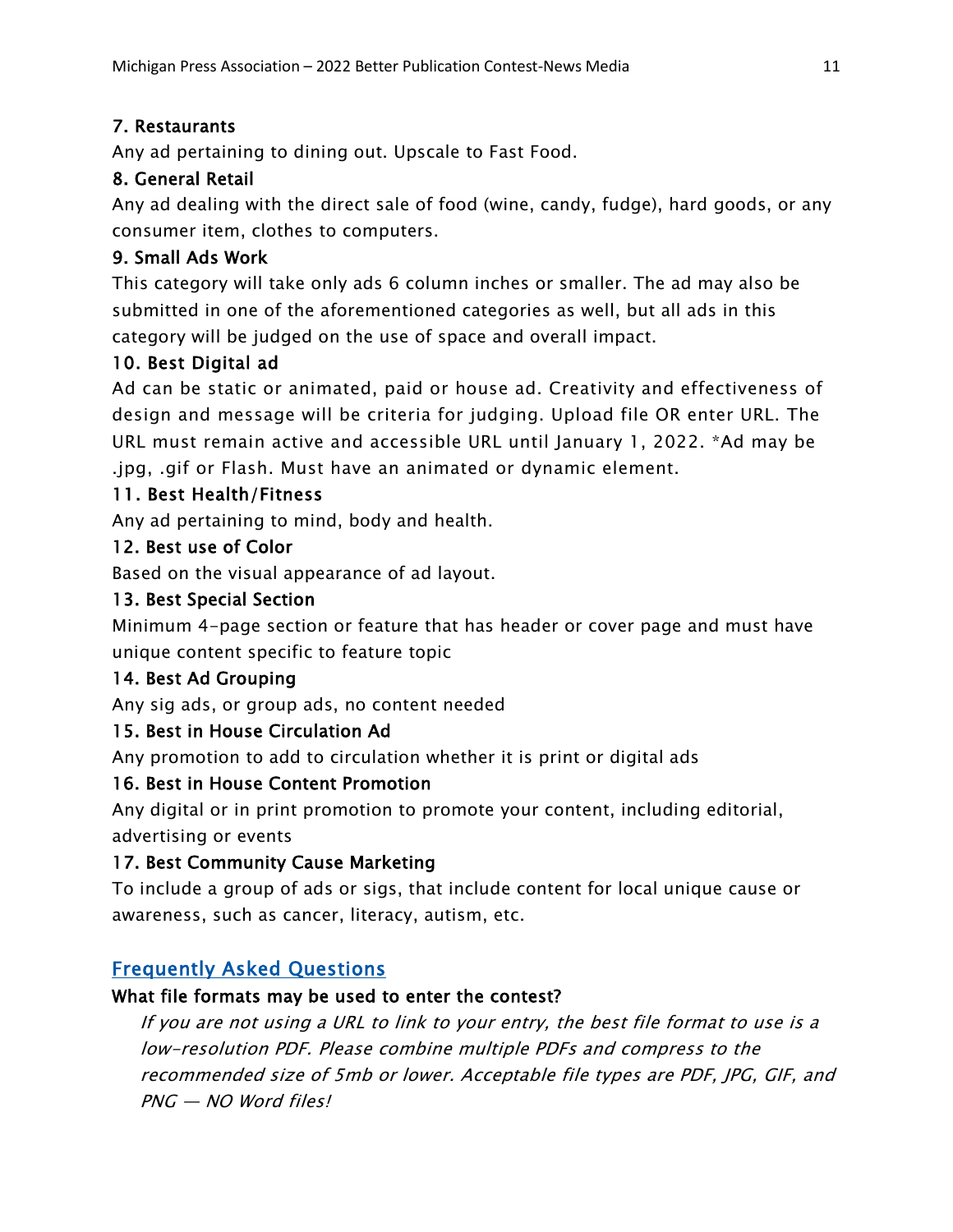#### What if my information is wrong or my paper is not listed?

Contact bnc@michiganpress.org and your information will be reviewed.

#### What combination of online and print publications can I use?

With this year's contest, website work can be included with writing entries. Online-only news sources would provide URLs to their entries, but any print publication may submit online-only work as well as supplemental digital work that support a printed story. Submit the URL along with the PDF of a story. Unsure what you can submit from your publication's website? For example, if you published a feature story that had one large photograph in the print edition, but an entire gallery of photographs online, can you submit a URL to the story online along with a PDF of what was printed? The answer is YES…. within reason. If the gallery was a large component of your story and readers were directed there (because staff spent significant time editing said gallery), then it is relevant to your story. If it is just a little "something extra," then do not submit the URL to the online gallery. Judges have a LOT to judge, and their focus should be on material relevant to the story.

Do I need to send anything to Michigan Press Association World Headquarters? The entire contest is online only this year. You can even pay online with credit card or PayPal. Please follow payment instructions at BetterPublicationContest.com.

#### How can I make my PDF files smaller?

Most publication PDFs include high-resolution grayscale or CMYK images for printing. However, PDF contest entries will be viewed and judged on a computer monitor, which displays at low resolution (72-96dpi) in RGB color. Changes in the resolution and color mode of images are the most effective ways to reduce file size without sacrificing quality.

1. Resolution. In PDFs, text is always clear regardless of resolution: resolution relates only to photos and rasterized graphics. Reducing resolution by half reduces image file size by 75%. The recommended maximum resolution of 96dpi can be enforced by Distiller settings.

2. Color mode. Converting from CMYK to RGB color will reduce image file size by another 25%. This color conversion can again be enforced by Distiller settings.

If you reduce image resolution and/or convert color mode in your entry PDFs with a PDF editor (e.g., Enfocus Pitstop or Quite a Box of Tricks) or use the native profiling/editing tools in Acrobat 6 or later, YOU WILL NOT GAIN THE EXPECTED REDUCTION IN FILE SIZE unless you redistill the PDF afterward.